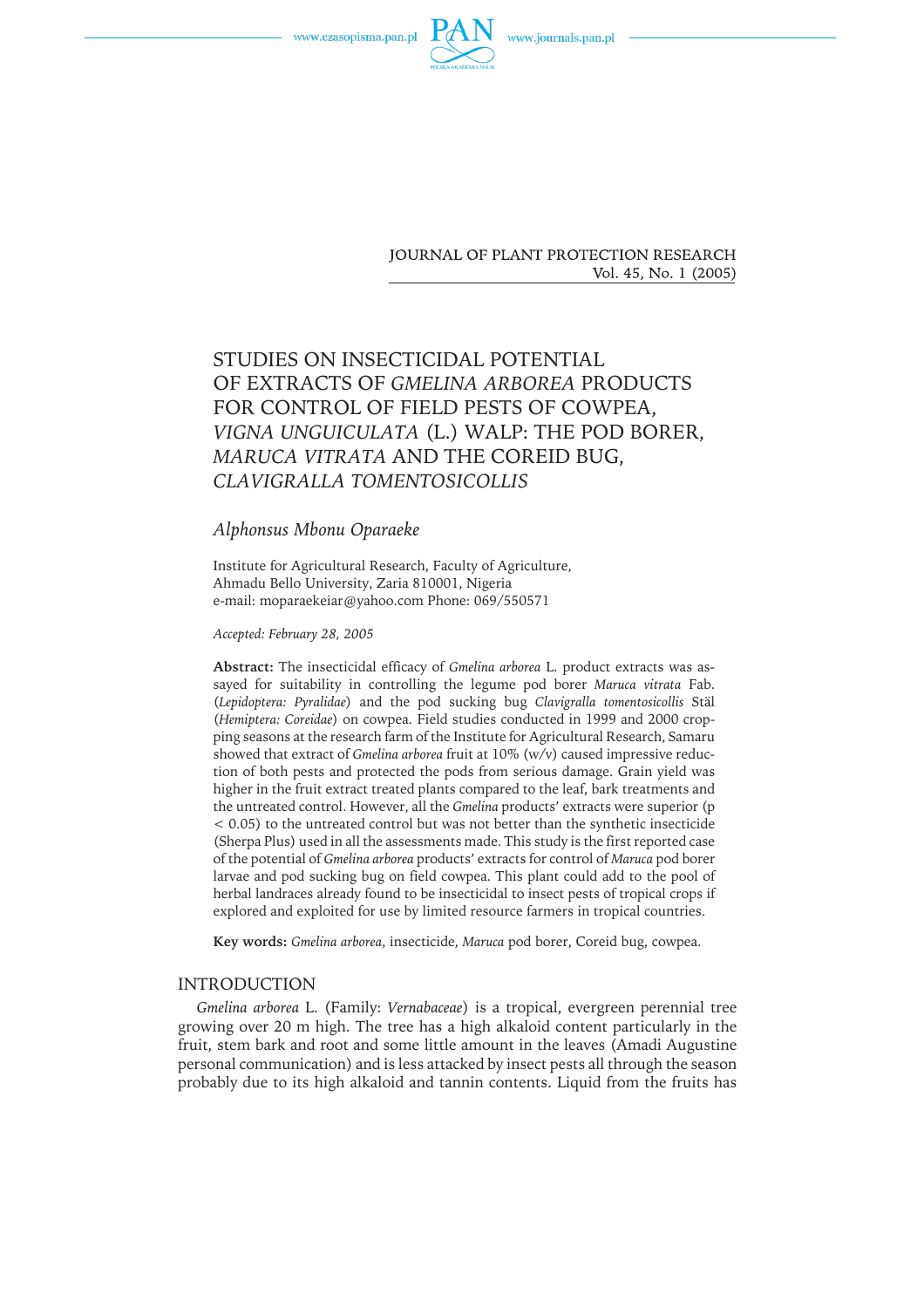

*2 Journal of Plant Protection Research 45 (1), 2005*

been found to be toxic to larvae of moths and butterflies (Oparaeke A. M. unpublished). In Nigeria, the stem bark is boiled as a concoction for the treatment of chest and waist pain, lumbago and rheumatism (Amadi Augustine personal comm.). The fruits are fermented and extracted for insecticidal purposes and sprayed on vegetable crops such as okra, pepper, eggplants, pumpkins and melons by peasant farmers in the eastern Nigeria. The tree is grown in the Nigerian savannas to provide shade and for shelterbelt establishment. The wood is soft and used in the manufacture of pulp for newsprint production and cardboard.

In Nigeria, the present harsh economic realities caused by low productivity and high exchange rates against the local currency and the removal of government subsidies on agricultural goods including importation of pesticides have created the urgent need to explore and develop new sources of chemical compounds from plants which are non-toxic, safe, biodegradable and of broad activity spectrum. Fortunately, Nigeria has a wide range of herbal landraces spread across the various ecological zones, which are largely unexploited. Some species have been reported to have insecticidal properties against some stored and field pests of crops. Neem products have shown efficacy against *Maruca* pod borer, *Clavigralla tomentosicollis* (Jackai and Oyediran 1991; Jackai et al. 1992) and other insect pests (Zongo et al. 1993; Mong and Sudderuddin 1978; Saxena 1981; Warthen et al. 1978). Olaifa et al. (1987) in a screen house study have shown that *Lippia adoensis* Hoschst, *Monodora tenuifolia* Benth, *Piper guineense* Schum & Thonn, *Petiveria alliacea* L. etc are effective against larvae of *Acrae eponina* Cramer, *Dysdercus superstitiousus* (F.), *Ootheca mutabilis* Sahlberg and *Riptortus dentipes* (F.). Cashew, Clove and African nutmeg extracts have also shown insecticidal properties against some flowering pests of cowpea (Oparaeke et al. 1999; 2000; 2003).

There is limited information on the possible use of extracts from *Gmelina arborea* for field pest control on arable crops. In the present study, the efficacy of *Gmelina* products was evaluated for insecticidal activity against *Maruca* pod borer larvae and pod sucking bug *C. tomentosicollis* on field cowpea.

# MATERIALS AND METHODS

Fresh fruits, tree bark and leaves of *Gmelina arborea* were collected from trees around the institute's Head office in Samaru, Zaria (11°11'N and 07°38'E). These were washed to remove sand and other contaminants. Five hundred grammes of the fruits were weighed into four separate plastic buckets and covered with lids and allowed to ferment for four weeks before pounding in a mortar with a pestle. The bark and the leaves each weighing 500 g and 1000 g, respectively, were also pounded separately in a mortar with a pestle. Each of the materials was then poured into buckets containing 3 l of water and allowed to stand for 24 h. These were filtered with 1.5 l of water using a muslin cloth. Two hundred and fifty milliliters of 50 g  $(w/v)$  starch and soap solutions each were poured into the extracts to bring the concentration of the fruit and bark to 10% while that of the leaf was  $20\%$  (w/v). The content in each of the plastic buckets was vigorously stirred to obtain a thorough mixture. A spray volume of  $150$  l ha<sup>-1</sup> was used in all cases. There were four spray applications conducted at weekly intervals beginning from flower bud formation phase.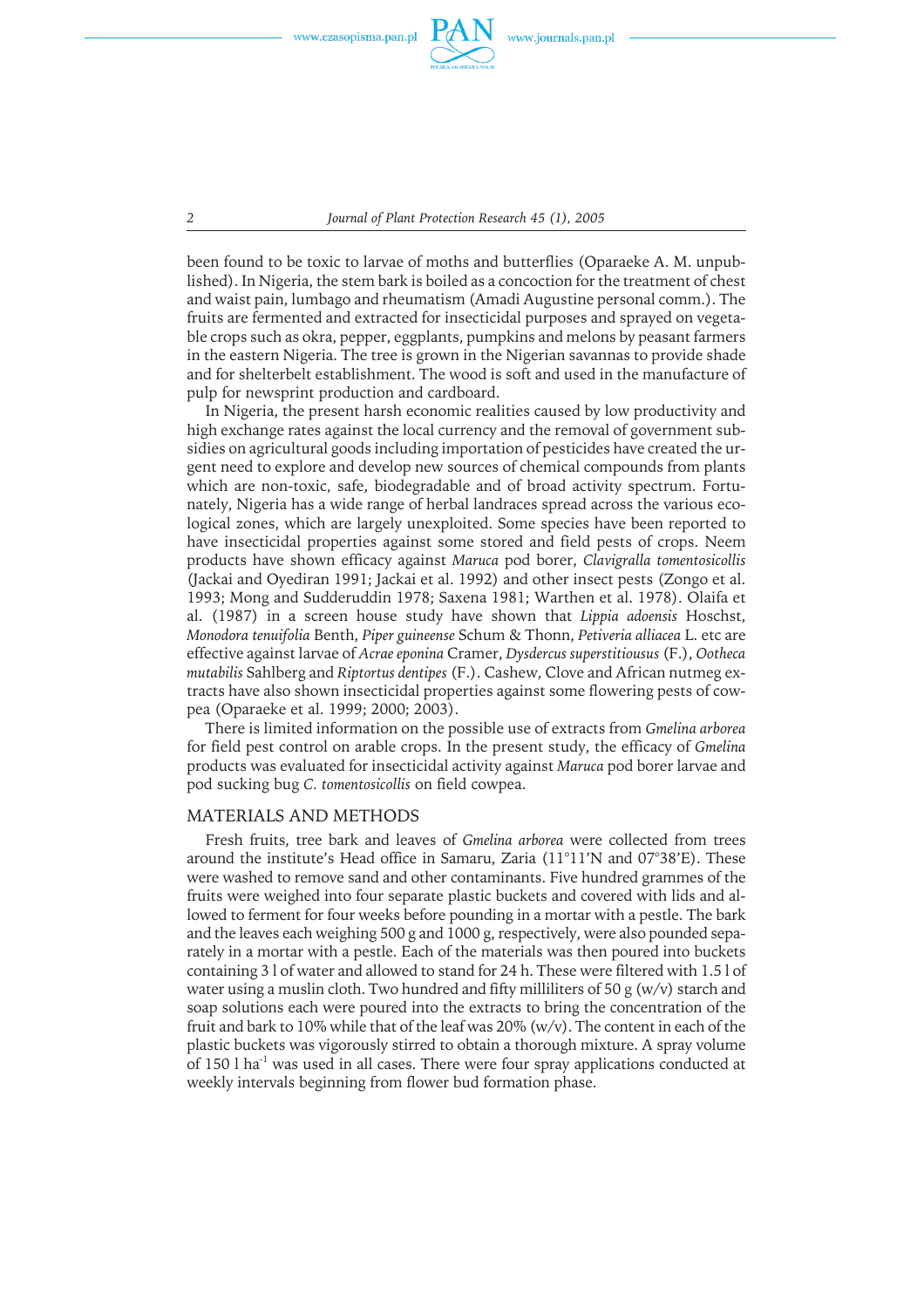

*Studies on insecticidal potential of extracts of Gmelina arborea... 3*

Cowpea variety, SAMPEA 7 used in the trials was purchased from the National Seed Service in Samaru, Zaria. The seeds were dressed with Fernasan-D at the rate of one satchel, per two kilograms of seeds and planted at 25 cm on ridges 0.75 m apart. The field layout was a Randomized Complete Block Design (RCBD) with three replications. Plot size was  $6.0 \times 5.0$  m and separated by unplanted areas of 1.5 m on all sides. There were an untreated control and a synthetic insecticide check. The plots were sprayed with a mixture of pre-emergent (Galex) and post-emergent (Gramoxone) herbicides at the rate of  $5$  l ha<sup>-1</sup> immediately after sowing to get rid of weeds. Fertilizer NPK (15:15:15) applied at 250 kg ha<sup>-1</sup> was used for top-dressing the seedlings at 14 days after sowing. At 21 days after planting, the seedlings were thinned to two seedlings per stand. A tank mixture of 0.33 a.i. kg ha $^{-1}$  each of benomyl + mancozeb was sprayed on the seedlings every week for four weeks beginning from the fourth week after planting to control fungal diseases. Manual weeding was also carried out at six weeks after planting to ensure clean plots.

*Maruca vitrata* Fab. (Lepidoptera: Pyralidae) and *Clavigralla tomentosicollis* (*Hemiptera:Coreidae*) were sampled before each spraying for four weeks beginning at flower bud initiation. *Maruca* pod borer larvae were sampled by removing 20 flowers per plot and placing them in vials containing 30% alcohol. These were taken to the laboratory and dissected the next day and the insects found were counted and recorded. Both *Maruca* pod borer larvae and pod sucking bugs were also sampled on plants randomly located in three quadrants in each plot and each pest identified was counted and recorded. Plants were examined for phytotoxicity effect (discoloration, burning, wilting and terminal bud stunting) by randomly sampling 20 plants in each plot. Pod damage (shriveling, twisting, stunting, constriction) was assessed by examining 20 pods randomly selected per plant on nine plants per plot. Yields were recorded from each plot after harvesting and threshing.

Data obtained were compared after square root transformation (for insect sampling) and analyzed using analysis of variance while Student Newman's Keuls ( $p<$ 0.05) test was applied to separate treatment means (SAS 1990).

#### RESULTS

All the *Gmelina* extracts did not differ significantly from each other and the synthetic insecticide (Sherpa plus) in the control of *M. vitrata* larvae (Tab. 1). However, the results indicated that all the treated plots caused significant ( $p < 0.05$ ) reduction of *M. vitrata* compared to the unsprayed plots throughout the spraying periods in both years of study. The numbers of C. *tomentosicollis* like *M. vitrata* was not significantly different among the extracts sprayed plots but were significantly (p< 0.05) lower than in the unsprayed plots (Tab. 2). However, Sherpa plus sprayed plots had less number (p< 0.05) of *C. tomentosicollis* than *Gmelina* leafextract only during the first week of spraying and were superior to all the extracts' sprayed plots at the second week of spraying. From  $3<sup>rd</sup>$  to  $4<sup>th</sup>$  week of treatment application, the number of *C. tomentosicollis* in all the sprayed plots did not differ significantly but were superior to that in the unsprayed plots.

Pod damage was significantly higher (p< 0.05) in the unsprayed plots compared to the sprayed plots. Sherpa plus sprayed plots had the least pod damage and were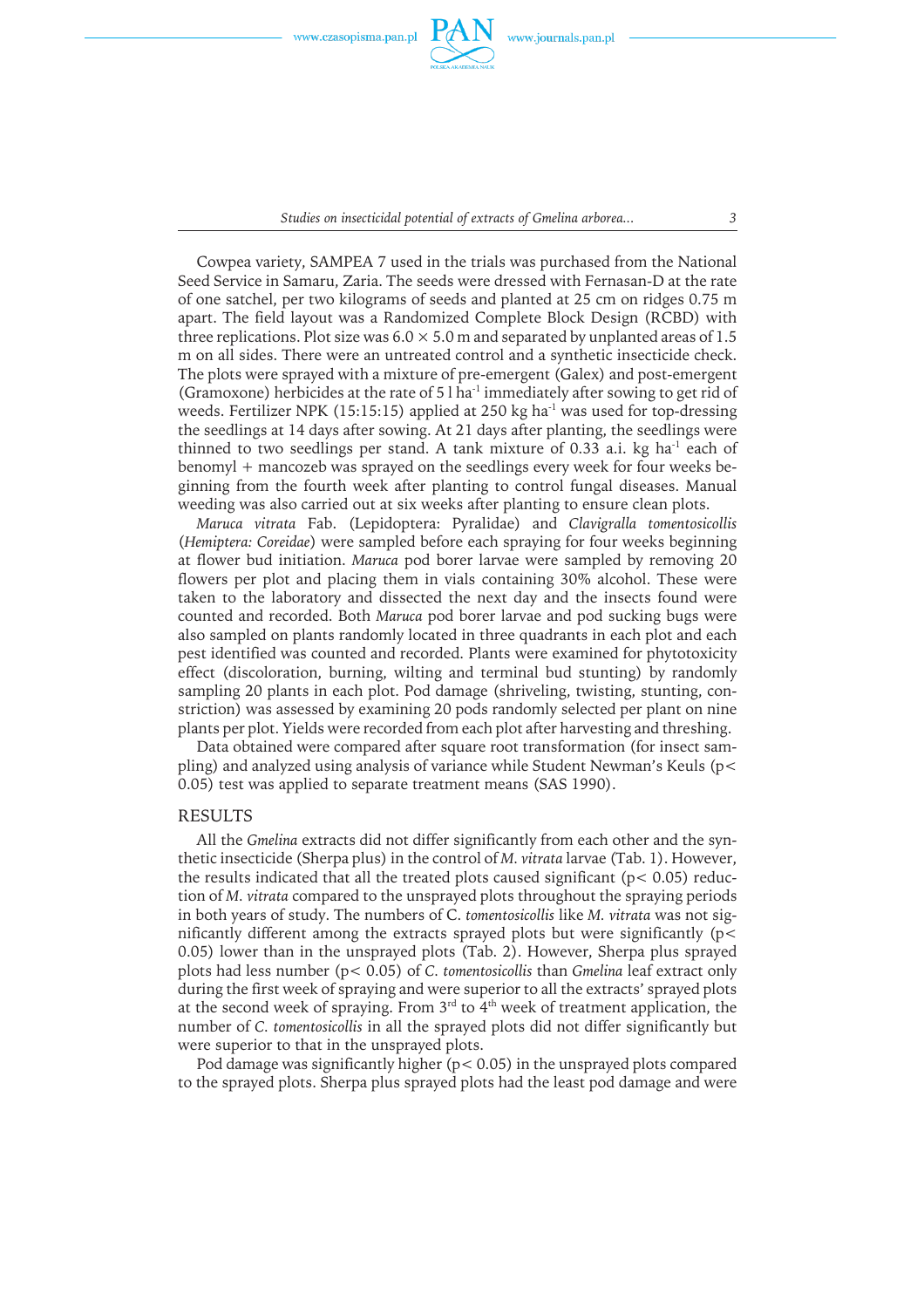

Table 1. Mean number of *Maruca vitrata* larvae after weekly spraying of *Gmelina* products' extracts on cowpea plants in 1998 and 1999 seasons

|                 |                   |                   |                   | Mean <i>M. vitrata</i> population per flower and /or pod |                  |                   |                   |                   |  |
|-----------------|-------------------|-------------------|-------------------|----------------------------------------------------------|------------------|-------------------|-------------------|-------------------|--|
|                 | 1998              |                   |                   |                                                          | 1999             |                   |                   |                   |  |
|                 |                   | Weeks             |                   |                                                          |                  | Weeks             |                   |                   |  |
| Treatment       |                   | 2                 | 3                 | 4                                                        |                  | 2                 | 3                 | 4                 |  |
| Control $(0.0)$ | 4.33a             | 4.67a             | 5.67 a            | 2.0a                                                     | 4.67a            | 5.0a              | 7.33 a            | 2.33a             |  |
| Gmelina leaf    | 0.67 <sub>b</sub> | 0.67 <sub>b</sub> | 0.33 <sub>b</sub> | 0.33 <sub>b</sub>                                        | 1.0 <sub>b</sub> | 1.0 <sub>b</sub>  | 0.67 <sub>b</sub> | 0.67 <sub>b</sub> |  |
| Gmelina bark    | 0.67 <sub>b</sub> | 0.67 <sub>b</sub> | 0.0 <sub>b</sub>  | 0.0 <sub>b</sub>                                         | 1.0 <sub>b</sub> | 1.0 <sub>b</sub>  | 0.0 <sub>b</sub>  | 0.0c              |  |
| Gmelina fruits  | 0.67 <sub>b</sub> | 0.33h             | 0.33 <sub>b</sub> | 0.0 <sub>b</sub>                                         | 1.0 <sub>b</sub> | 0.67 <sub>b</sub> | 0.67 <sub>b</sub> | 0.0c              |  |
| Uppercott       | 0.67 <sub>b</sub> | 0.0 <sub>b</sub>  | 0.0 <sub>b</sub>  | 0.0 <sub>b</sub>                                         | 1.0 <sub>b</sub> | 0.67 <sub>b</sub> | 0.0 <sub>b</sub>  | 0.0c              |  |
| $S.E. \pm$      | 0.15              | 0.17              | 0.11              | 0.10                                                     | 0.19             | 0.18              | 0.15              | 0.11              |  |

Means followed by the same superscript(s) in a column are not significantly different ( $p < 0.05$ ; SAS-SNK test)

 $S.E \pm =$  Standard Error

Table 2. Mean number of *Clavigralla tomentosicollis* (adults and nymphs) after weekly spraying of *Gmelina* products' extracts on cowpea plants in 1998 and 1999 cropping seasons

| Mean C. tomentosicollis / cowpea plant |                   |                   |                   |                   |                  |                  |                   |                   |
|----------------------------------------|-------------------|-------------------|-------------------|-------------------|------------------|------------------|-------------------|-------------------|
|                                        | 1998              |                   |                   | 1999              |                  |                  |                   |                   |
|                                        | Weeks             |                   |                   | Weeks             |                  |                  |                   |                   |
| Treatment                              |                   | 2                 | 3                 | $\overline{4}$    |                  | 2                | 3                 | 4                 |
| Control $(0.0)$                        | 5.33a             | 8.33 a            | 9.0a              | 6.0a              | 5.67a            | 8.67 a           | 9.67a             | 6.67a             |
| Gmelina leaf                           | 1.67 <sub>b</sub> | 0.67 <sub>b</sub> | 0.33 b            | 0.33 b            | 2.0 <sub>b</sub> | 1.0 <sub>b</sub> | 0.67 <sub>b</sub> | 0.67 <sub>b</sub> |
| Gmelina bark                           | 1.0 <sub>bc</sub> | 1.0 <sub>b</sub>  | 0.33 <sub>b</sub> | 0.33 <sub>b</sub> | $1.33$ bc        | 1.33h            | 0.67 <sub>b</sub> | 0.33 <sub>b</sub> |
| Gmelina fruits                         | 1.0 <sub>bc</sub> | 0.67 <sub>b</sub> | 0.33 b            | 0.0 <sub>b</sub>  | $1.33$ bc        | 1.0 <sub>b</sub> | 0.67 <sub>b</sub> | 0.0 <sub>b</sub>  |
| Uppercott                              | 0.33c             | 0.33c             | 0.0 <sub>b</sub>  | 0.0 <sub>b</sub>  | 0.67c            | 0.33c            | 0.67 <sub>b</sub> | 0.0 <sub>b</sub>  |
| $S.E. \pm$                             | 0.18              | 0.16              | 0.17              | 0.12              | 0.23             | 0.21             | 0.18              | 0.12              |

Means followed by the same superscript(s) in a column are not significantly different ( $p$  < 0.05; SAS-SNK test)

 $S.E \pm =$  Standard Error

superior to all the extracts sprayed plots. However, *Gmelina* fruit extract protected cowpea pods better than other extracts (Tab. 3). The grain yields of plots sprayed with *Gmelina* extracts were significantly different ( $p < 0.05$ ) from one another and Sherpa plus but all were significantly higher than that in unsprayed plots. Grain quality, which is a measure of acceptability of the produce by discriminating buyers in the markets, followed similar pattern as the yield with Sherpa plus sprayed plots producing better (p< 0.05) quality grains compared to the extracts sprayed plots followed by *Gmelina* fruit extract (Tab. 3). On toxicity of extracts to cowpea plants, the result showed that none of the materials exhibited any phytotoxic effect on the sprayed plants.

## DISCUSSION

The results of the study indicated that plots sprayed with *Gmelina* extracts recorded considerable reduction of the target pests compared to the unsprayed plots.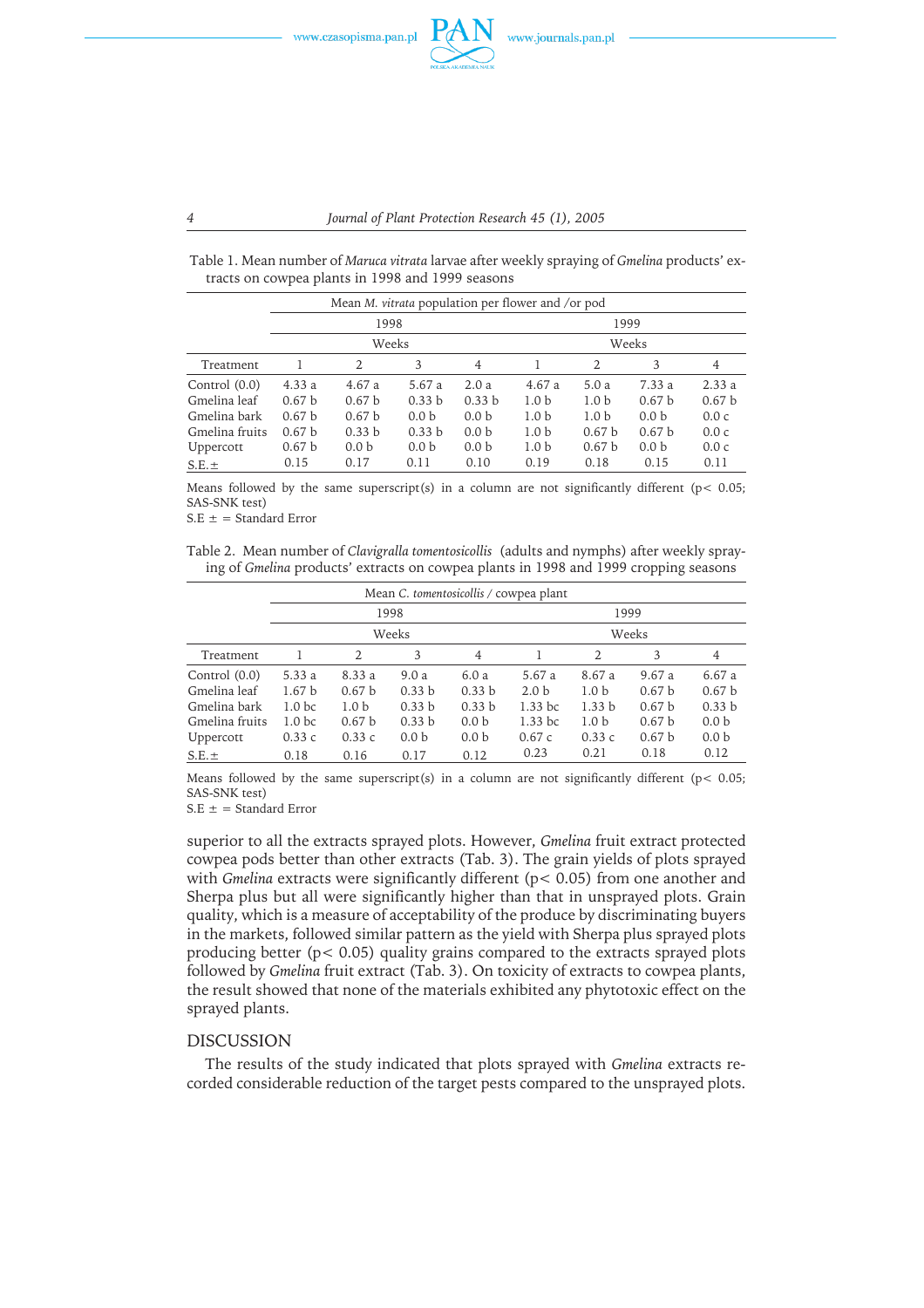

Table 3. Mean pod damage, grain yield and grain quality of cowpea after Gmelina extracts' application in 1998 and 1999 seasons

|                             |                      | 1998                   | 1999                               |                   |                        |                         |
|-----------------------------|----------------------|------------------------|------------------------------------|-------------------|------------------------|-------------------------|
| Treatment<br>(Extracts w/v) | Pod damage<br>$(\%)$ | Grain vield<br>(kg/ha) | Grain quality Pod damage<br>$(\%)$ | $(\%)$            | Grain yield<br>(kg/ha) | Grain quality<br>$(\%)$ |
| Control $(0.0)$             | 99.44 a              | 38.62 e                | 4.52 e                             | 94.01 a           | 47.56e                 | 5.38 e                  |
| Gmelina leaf                | 29.25 b              | 552.45 d               | 79.24 d                            | 28.48 b           | 578.52 d               | 80.83 d                 |
| Gmelina bark                | 23.88c               | 690.11c                | 80.64c                             | 23.27c            | 687.56 c               | 82.26c                  |
| Gmelina fruits              | 22.47d               | 712.99 b               | 87.31 b                            | 22.0 <sub>d</sub> | 720.67 b               | 89.06 <sub>b</sub>      |
| Uppercott                   | 10.49 e              | 1213.33 a              | 95.39 a                            | 12.63 e           | 1150.46 a              | 97.29a                  |
| $S.E.~\pm$                  | 0.23                 | 4.96                   | 0.25                               | 0.23              | 5.11                   | 0.26                    |

Means in a *column* bearing the same superscript(s) do not differ significantly

(p< 0.05; SAS-SNK test)

S. E.  $\pm$  = Standard Error

However, *Gmelina* extracts which exhibited slow acting effect on insect pests were inferior to the synthetic insecticide in the first two weeks of spraying which was critical for any meaningful control of these pests on cowpea plants. This slow acting process may suggest an antifeedant or repellent mode of action. The reduction in number of the target pests caused by application of *Gmelina* extracts were similar but *Gmelina* fruit extract had better (but non significant) control of *C. tomentosicollis* while *Gmelina* bark extract had the least (but non significant) *Maruca* pod borer number among extracts sprayed plots. This observation suggests that any one of the two materials could be used in the absence of the other. However, considering the fact that peeling off the bark of any tree will tantamount to killing the tree, it becomes reasonable to restrict the use of plant parts to either the fruits and /or the leaves, which will not retard the longevity of the plant used for insecticidal purposes to ensure continuous supplies. The ability of *Gmelina* product extracts to control *Maruca* pod borers and *C. tomentosicollis* might be due to the high alkaloid and tannin contents in the plant which supports the observation made by this author when liquid from the *Gmelina* fruits extract was applied to moths and butterflies resulting in death of both pests after 24 h. This is the first time *Gmelina* product extracts have been reported to possess insecticidal properties.

However, several authors have shown the efficacy of different plant materials as biopesticides for the control of different pest species. Cashew plant extracts have been found to be effective against post-flowering insect pests of cowpea (Oparaeke et al. 2001; Amatobi 2000). Neem, West African black pepper, garlic bulb, African nutmeg, *Lippia adoensis* Hoschst have been reported to be effective against some crop pest species (Jackai and Oyediran 1991; Scott and McKibben 1978; Olaifa et al. 1987; Oparaeke et al. 2000; Ekesi 2000). Okech et al. (1997) in a field trial found that *Tephrosia volgelii* Hook aqueous extract effectively reduced maize stalk borer (*Chilo partellus* Swinhoe) numbers and damage symptoms and improved grain yield.

The results presented in this study have shown the efficacy of *Gmelina* extracts for *Maruca* pod borer and *C. tomentosicollis* control on cultivated cowpea. This tree is grown allover the northern states of Nigeria to provide shade along the major highways and the fruit is fed to livestock at the peak of the dry season when forage is dif-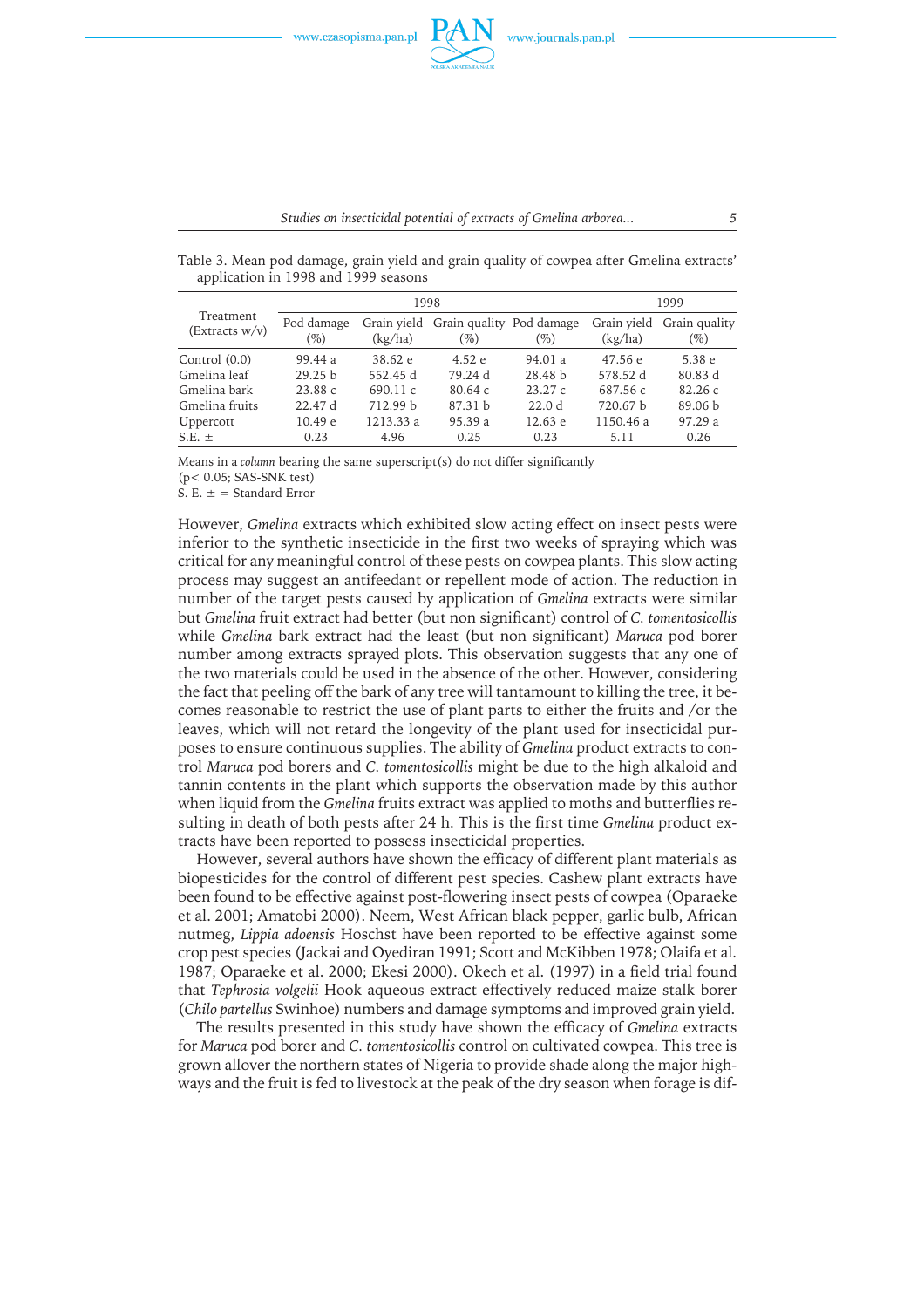*6 Journal of Plant Protection Research 45 (1), 2005*

ficult to find. Extracts of *Gmelina* fruits and bark could provide a suitable alternative for integrated management of *Maruca* pod borer and *C. tomentosicollis* in smallholder, limited resource farm enterprises commonly found in developing countries such as Nigeria. Further studies are necessary to ascertain the optimum concentration and spraying frequency that would be adequate for effective control of these pests and ensuring reasonable grain yield on the farms. The technology is cheap, safe, easily adoptable, and environmentally friendly.

## ACKNOWLEDGEMENTS

I am grateful to Messrs Gideon Gbilin, Nnamdi Amadi and Obiora Amadi for their help with fieldwork and to the Director, Institute for Agricultural Research, Ahmadu Bello University, Zaria, Nigeria.

# REFERENCES

- Amatobi C.I. 2000. Cashew plant crude extract as a promising aphicide in cowpea insect pest management. Abstracts of paper and poster presentations, World Cowpea Res. Conf. 111, IITA-Ibadan, Nigeria, 4–7 September 2000, p. 11.
- Jackai L.E.N., Oyediran I.O. 1991. The potential of neem, *Azadirachta indica* A. Juss. for controlling post-flowering pests of cowpea, *Vigna unguiculata* (L.) Walp –1. The pod borer, *Maruca testulalis*. Insect Sci. Applic*.* 12(1,2,3): 103–109.
- Jackai L.E.N., Inang E.E., Nwobi P. 1992. The potential for controlling post-flowering pests ofcowpea, *Vigna unguiculata* Walp. using neem, *Azadirachta indica* A. Juss. Tropic. Pest Managem*.* 38 (1): 56–60.
- Mong T. T., Sudderuddin K. F. 1978. Effects of neem tree (*Azadirachta indica*) extract on diamond back moth (*Plutella xylostella* L.), Malays. Appl. Bio., 7: 1–6.
- Okech S.H.O., Kaposhi C.K.M., Chisembu K., Mundia M.P. 1997. Potential of *Tephrosia vogelii* water extract for control of the maize stalk borer, *Chilo partellus.* Afr. J. Plant Prot*.* 7: 17–25.
- Olaifa J.I., Wilson O., Erhun W.O., Akingbohungbe A.E. 1987. Insecticidal activity of some Nigerian plants. Insect Sci. Appl*.,* 8(2): 221–224.
- Oparaeke A.M., Dike M.C., Amatobi C.I. 1999. Bioefficacy of extracts of garlic bulb and African nutmeg for control of field insect pests of cowpea, *Vigna unguiculata* (L.) Walp. Paper Presentation, 32<sup>nd</sup> Ann. Conf. ESN, Central Hotel Conference Hall, Bompai Road, Kano, Nigeria, October 4–7: 10 pp.
- Oparaeke A.M., Dike M.C., Amatobi C.I. 2000. Insecticidal potential of extracts of garlic, *Allium sativum* L. bulb and African nutmeg, *Monodora myristica* (Gaertn) Dunal seed for insect pests control on cowpea., (Dike M.C., Ajayi O., Okunade S.O., Okonkwo N.O., Abdul-Aziz, Abba). ESN Occasional Publ., 32: 169–174.
- Oparaeke A.M., Dike M.C., Amatobi C.I. 2001. The potential for controlling post-flowering insect pests of cowpea, *Vigna unguiculata* (L.) Walp, using cashew, *Anacardium occidentale* L. product extracts. Paper Presentation, 32<sup>nd</sup> Ann. Conf. ESN, National Library Auditorium, Kaduna, Nigeria, October 8–11, 2001: 8 pp.
- Oparaeke A.M., Dike M.C., Amatobi C.I. 2003. Preliminary study on clove, *Syzigium aromaticum* Gaertn, syn. *Eugenia caryophyllata* Thunb (Myrtaceae) as a source ofinsecticide. Niger. J. Agric. Ext*.*, 13: 73–80.
- SAS Institute. 1990. SAS/STAT User's Guide, Version 6, Fourth ed., Vol. 2, SAS Institute, N. C, U.S.A, 345 pp.